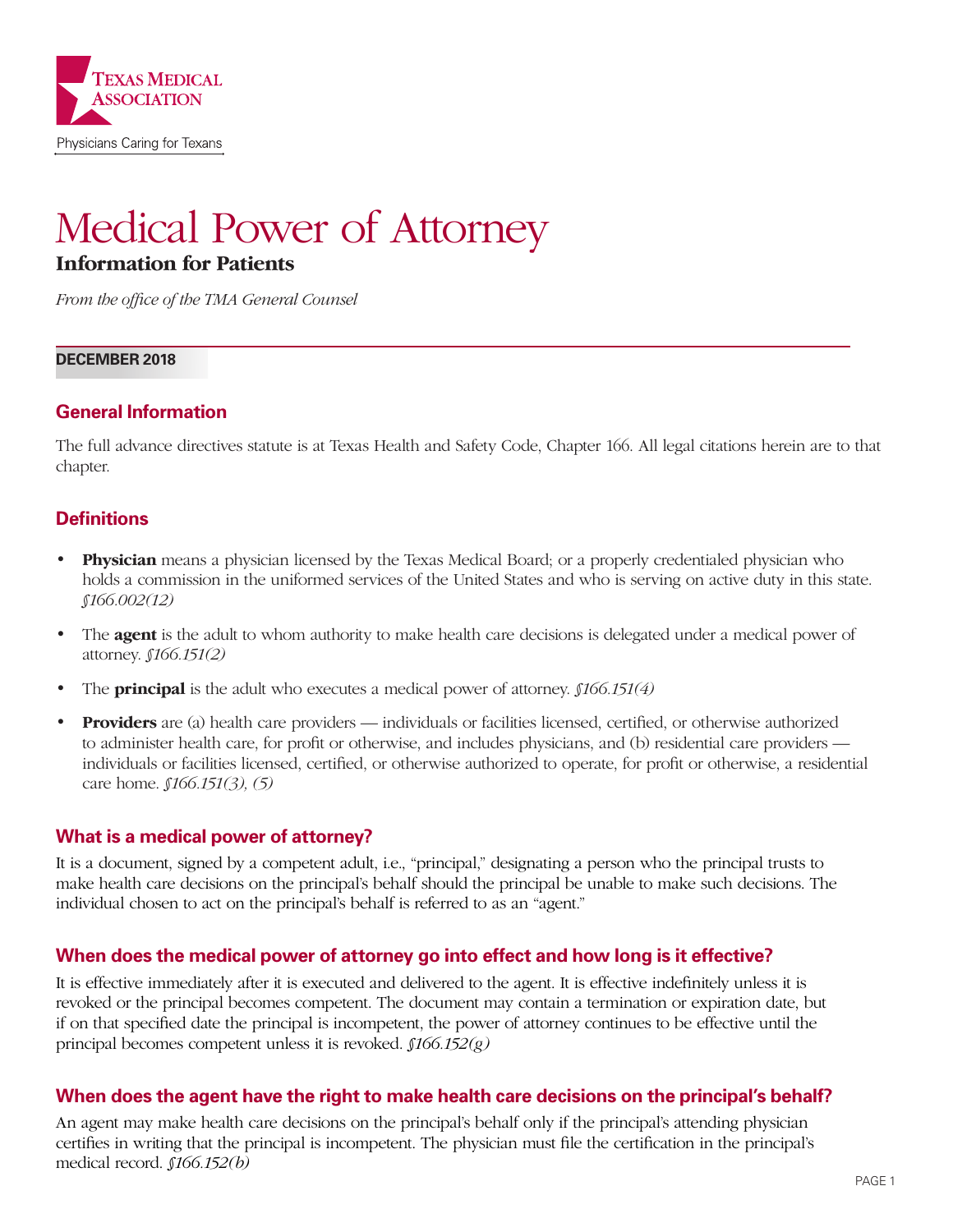

## **Is the agent obligated to follow the principal's wishes?**

Yes. An agent must, after consultation with the attending physician and other health care providers, make a health care decision according to the agent's knowledge of the principal's wishes, including the principal's religious and moral beliefs. If the agent does not know the principal's wishes, the agent must make the decision according to the agent's assessment of the principal's best interests. *§166.152(e)*

## **What health care decisionmaking power does the medical power of attorney grant to an agent?**

Under a medical power of attorney, an agent is given wide latitude when consenting to health care on the principal's behalf. This could include any treatment, service, or procedure to maintain, diagnose, or treat a physical or mental condition. An agent may consent, refuse to consent, or withdraw consent to medical treatment and may make decisions about withdrawing or withholding life-sustaining treatment. However, an agent cannot consent to:

- Commitment to a mental institution,
- Convulsive treatment,
- Psychosurgery,
- Abortion, and
- Neglect of comfort care. *§166.152(f)*

And in the medical power of attorney document itself, the principal may limit the agent's decisionmaking authority.

#### **How is the medical power of attorney revoked?**

A medical power of attorney may be revoked by notifying either the agent or the principal's physician or provider, orally or in writing, of the principal's intent to revoke. This revocation will occur regardless of the principal's capacity to make health care decisions. Further, if the principal executes a later medical power of attorney, then all prior ones are revoked. Finally, if the principal designates a spouse to be the agent, the medical power of attorney is automatically revoked if the principal's marriage to the agent is dissolved, annulled, or declared void (unless the document provides otherwise). *§166.155*

## **What assurance is there that the principal understands the consequences of signing a medical power of attorney?**

The medical power of attorney form itself contains important legal disclosures about the significance of a medical power of attorney. The disclosures urge the principal to understand the implications of signing a medical power of attorney. *§166.164*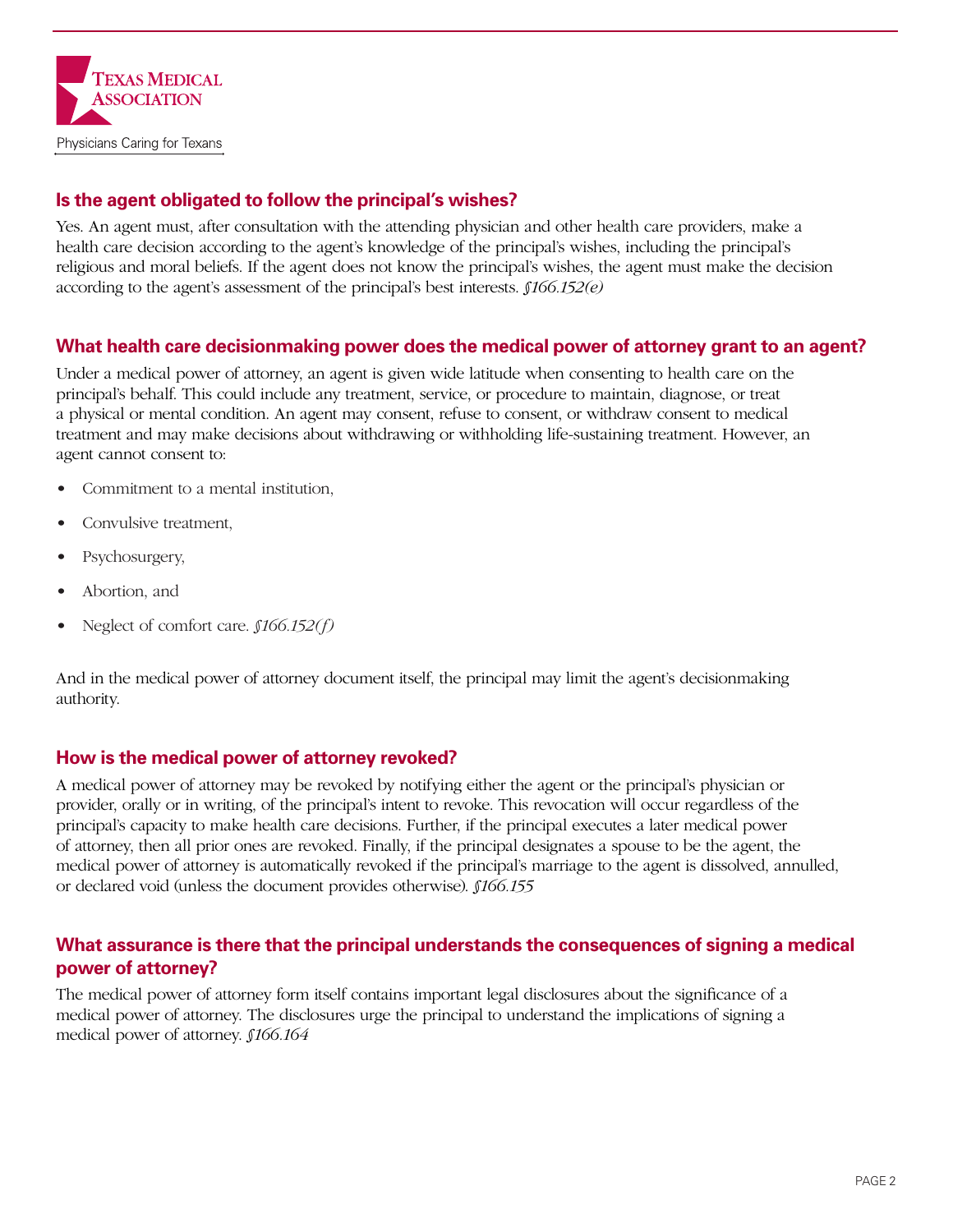

## **Do I need a medical power of attorney?**

There is a chance in your lifetime that you may be seriously injured, ill, or otherwise unable to make decisions regarding health care. If this should happen, it would be helpful to have someone who knows your values and in whom you have trust to make such decisions for you.

## **Who should be selected as an agent?**

The agent should be someone knowledgeable about your wishes, values, and religious beliefs, and in whom you have trust and confidence. In the event your agent does not know of your wishes, that agent should be willing to make health care decisions based upon your best interests.

## **Can there be more than one agent?**

There may be alternate agents. Although you are not required to designate an alternate agent, you may do so. The alternate agent(s) may make the same health care decisions as the designated agent if the designated agent is unable or unwilling to act. §166.164

## **Who can be an agent?**

Anyone may act as an agent other than the following:

- The principal's physician or health care provider,
- An employee of the physician or health care provider unless the person is a relative of the principal,
- The principal's residential care provider, or
- An employee of the principal's residential care provider unless the person is the principal's relative.

If you appoint your health or residential care provider (e.g., your physician or an employee of a home health agency, hospital, nursing home, or residential care home, other than a relative), that person has to choose between acting as your agent or as your health or residential care provider; the law does not permit a person to do both at the same time. *§166.164*

#### **How can you obtain a medical power of attorney form?**

You may contact the Texas Department of Aging and Disability Services; your local hospital, long-term care facility, physician, or attorney; or a state health organization such as the Texas Conference of Catholic Health Facilities, Texas Medical Association, Texas Hospital Association, Texas Health Care Association, or Texas Association of Homes for the Aging.

#### **Do you need a witness?**

You may sign the medical power of attorney and have your signature acknowledged before a notary public, or you may sign it in the presence of two competent adult witnesses, who then must also sign it. At least one of the adult witnesses must not be: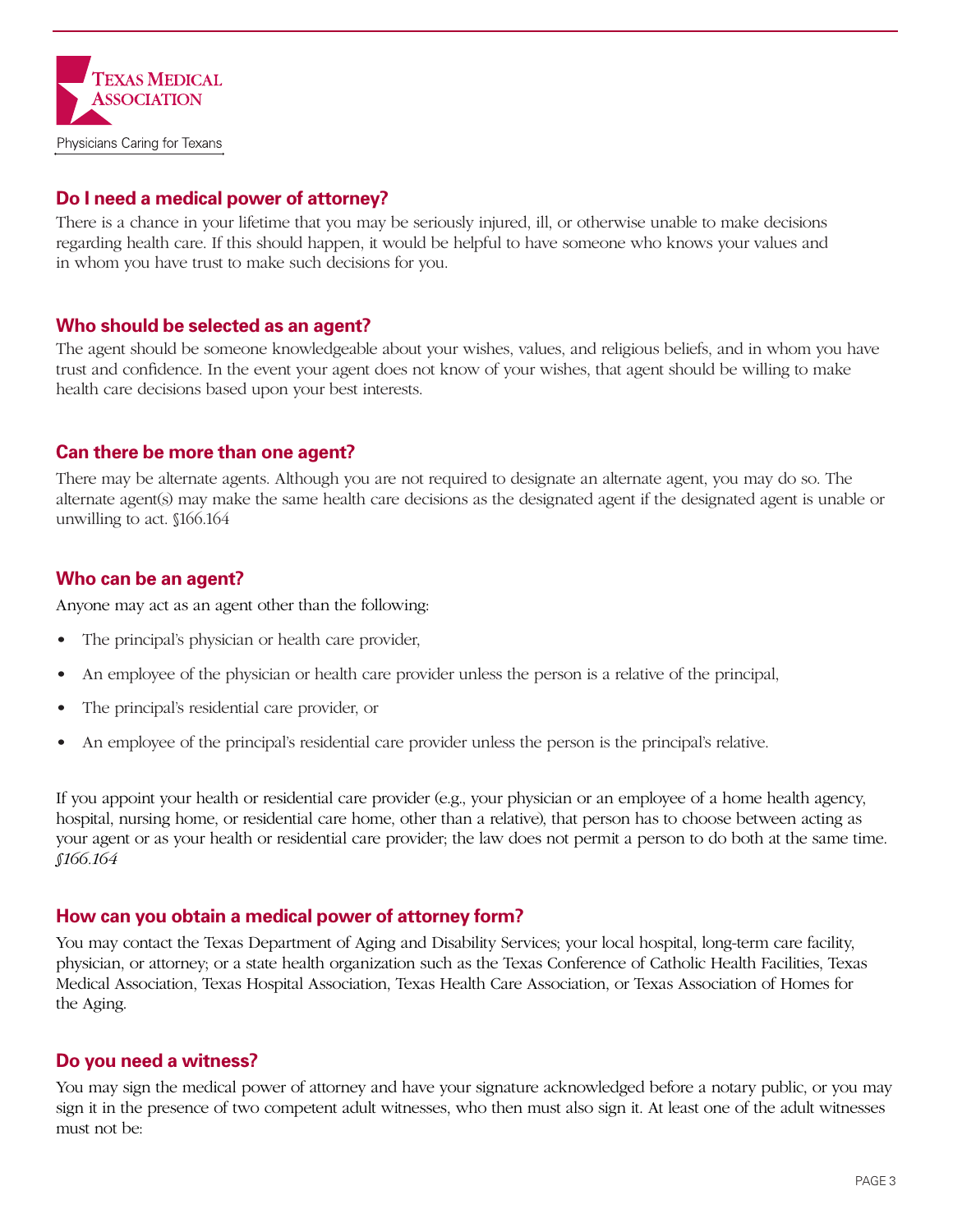

- Designated by the principal to make a health care decision on the principal's behalf;
- Related to the principal by blood or marriage;
- The principal's attending physician or an employee of the attending physician;
- Entitled to a part of the principal's estate;
- A person having a claim against the principal's estate;
- An employee of a health care facility in which the principal is a patient if the employee is providing direct care to the principal; or
- An officer, director, partner, or business office employee of the health care facility or of any parent organization of the health care facility. *§166.154*

#### **What is the difference between a medical power of attorney and a directive to physicians?**

The directive to physicians is a document that is limited in scope, addressing only the withholding or withdrawing of medical treatment for those persons having a terminal or irreversible condition. The medical power of attorney is broader in scope and includes all health care decisions with only a few exceptions. The medical power of attorney does not require that the principal be in a terminal or irreversible condition before the principal's agent can make health care decisions on the principal's behalf.

#### **Does a person need a lawyer to execute a medical power of attorney?**

No, a lawyer is not necessary to execute a medical power of attorney. *§166.164*

**NOTICE:** The Texas Medical Association provides this information with the express understanding that (1) no attorney-client relationship exists, (2) neither TMA nor its attorneys are engaged in providing legal advice, and (3) the information is of a general character. **This is not a substitute for the advice of an attorney.** While every effort is made to ensure that content is complete, accurate, and timely, TMA cannot guarantee the accuracy and totality of the information contained in this publication and assumes no legal responsibility for loss or damages resulting from the use of this content. You should not rely on this information when dealing with personal legal matters; rather legal advice from retained legal counsel should be sought. Any legal forms are only provided for the use of physicians in consultation with their attorneys.

*Permission is granted to reproduce this document.*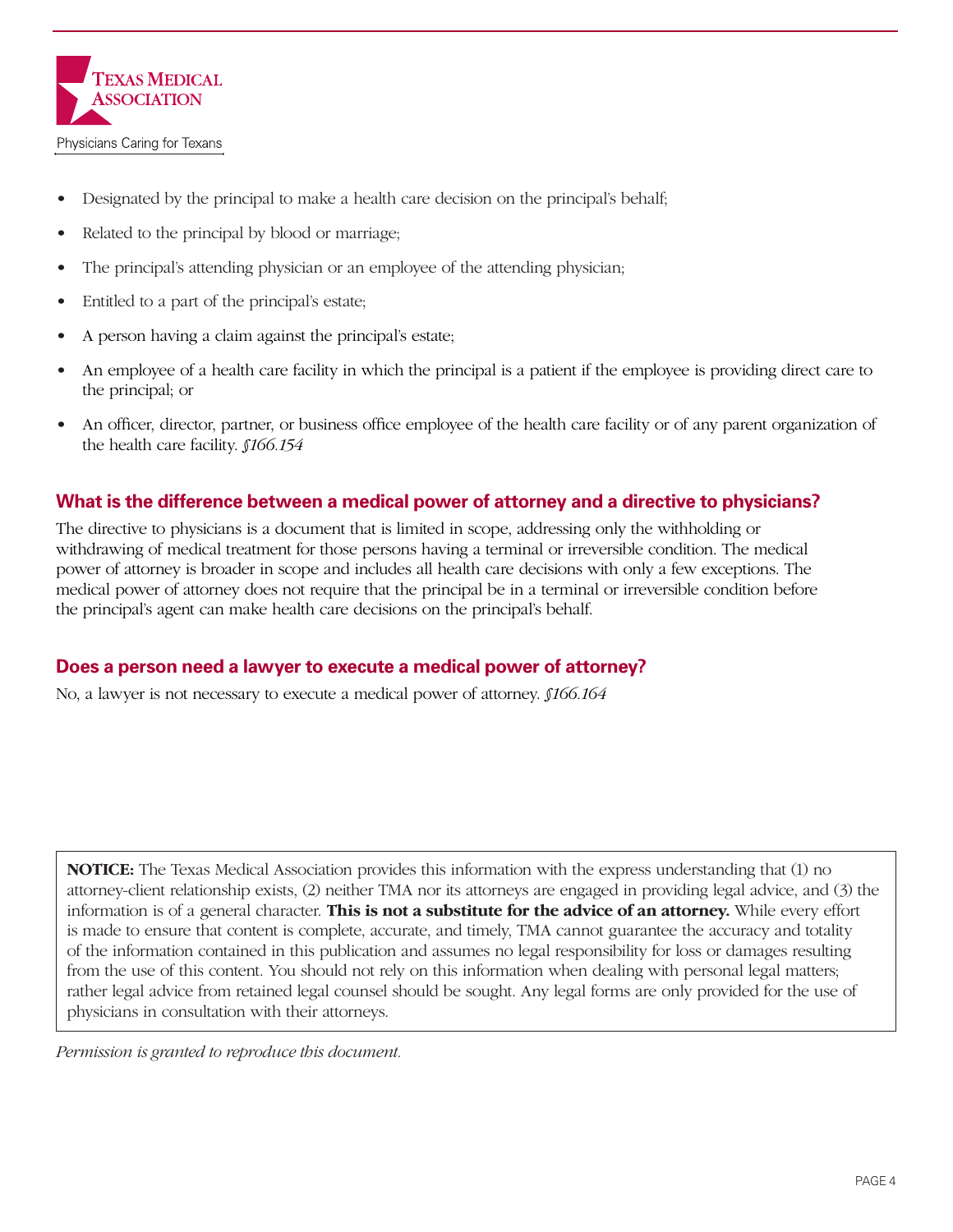## MEDICAL POWER OF ATTORNEY FORM *Designation of Health Care Agent*

I, (insert your name) \_\_\_\_\_\_\_\_\_\_\_\_\_\_\_\_\_\_\_\_\_\_\_\_\_\_\_\_\_\_\_\_\_\_\_\_\_\_\_\_\_\_\_\_\_\_\_\_\_\_\_\_\_\_\_\_\_\_\_\_\_\_\_\_\_\_\_\_\_\_\_\_\_\_\_\_\_\_\_\_\_\_\_\_\_\_\_\_\_\_\_\_\_\_\_\_\_\_\_\_ appoint:

| Name     | Dhan<br>. HOHE: |  |
|----------|-----------------|--|
|          |                 |  |
| Address: |                 |  |

as my agent to make any and all health care decisions for me, except to the extent I state otherwise in this document. This medical power of attorney takes effect if I become unable to make my own health care decisions and my physician certifies this fact in writing.

#### LIMITATIONS ON THE DECISIONMAKING AUTHORITY OF MY AGENT ARE AS FOLLOWS:

#### **Designation of Alternate Agent**

(You are not required to designate an alternate agent but you may do so. An alternate agent may make the same health care decisions as the designated agent if the designated agent is unable or unwilling to act as your agent. If the agent designated is your spouse, the designation is automatically revoked by law if your marriage is dissolved, annulled, or declared void unless this document provides otherwise.)

If the person designated as my agent is unable or unwilling to make health care decisions for me, I designate the following persons to serve as my agent to make health care decisions for me as authorized by this document, who serve in the following order:

#### **First Alternate Agent**

| <b>Second Alternate Agent</b>                                 |  |
|---------------------------------------------------------------|--|
|                                                               |  |
|                                                               |  |
|                                                               |  |
|                                                               |  |
| The following individuals or institutions have signed copies: |  |
|                                                               |  |
|                                                               |  |
|                                                               |  |
|                                                               |  |
|                                                               |  |

#### **Duration**

I understand that this power of attorney exists indefinitely from the date I execute this document unless I establish a shorter time or revoke the power of attorney. If I am unable to make health care decisions for myself when this power of attorney expires, the authority I have granted my agent continues to exist until the time I become able to make health care decisions for myself.

(IF APPLICABLE) This power of attorney ends on the following date: \_\_\_\_\_\_\_\_\_\_\_\_\_\_\_\_\_\_\_\_\_\_\_\_\_\_\_\_\_\_\_\_\_\_\_\_\_\_\_\_\_\_\_\_\_\_\_\_\_\_\_\_\_\_\_\_\_\_\_\_\_\_\_\_\_

#### **Prior Designations Revoked**

I revoke any prior medical power of attorney.

#### **Disclosure Statement**

THIS MEDICAL POWER OF ATTORNEY IS AN IMPORTANT LEGAL DOCUMENT. BEFORE SIGNING THIS DOCUMENT, YOU SHOULD KNOW THESE IMPORTANT FACTS:

Except to the extent you state otherwise, this document gives the person you name as your agent the authority to make any and all health care decisions for you in accordance with your wishes, including your religious and moral beliefs, when you are unable to make the decisions for yourself. Because "health care" means any treatment, service, or procedure to maintain, diagnose, or treat your physical or mental condition, your agent has the power to make a broad range of health care decisions for you. Your agent may consent, refuse to consent, or withdraw consent to medical treatment and may make decisions about withdrawing or withholding life-sustaining treatment. Your agent may not consent to voluntary inpatient mental health services, convulsive treatment, psychosurgery, or abortion. A physician must comply with your agent's instructions or allow you to be transferred to another physician.

Your agent's authority is effective when your doctor certifies that you lack the competence to make health care decisions. Your agent is obligated to follow your instructions when making decisions on your behalf. Unless you state otherwise, your agent has the same authority to make decisions about your health care as you would have if you were able to make health care decisions for yourself.

*(continued)*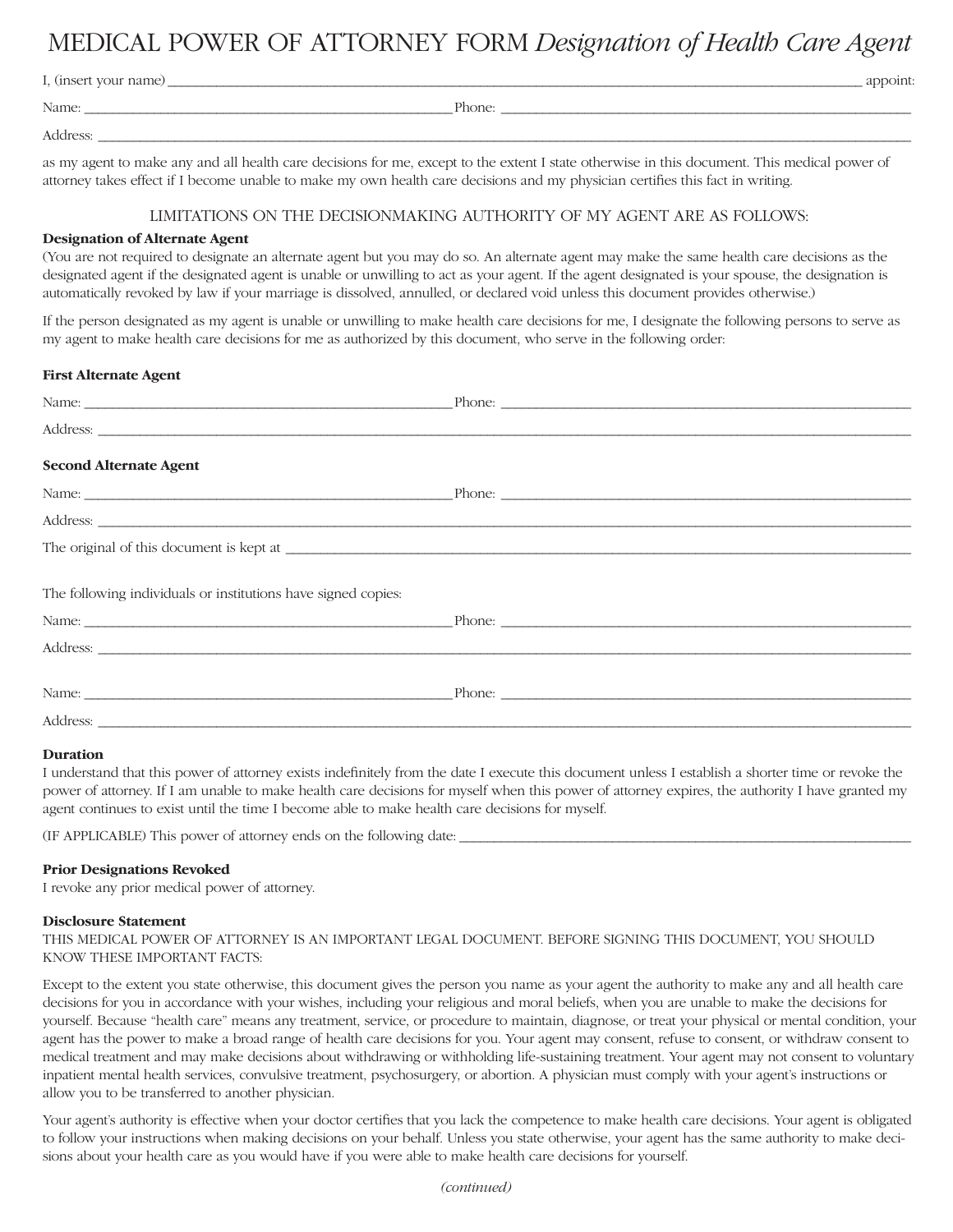## MEDICAL POWER OF ATTORNEY FORM *Designation of Health Care Agent (continued)*

It is important that you discuss this document with your physician or other health care provider before you sign the document to ensure that you understand the nature and range of decisions that may be made on your behalf. If you do not have a physician, you should talk with someone else who is knowledgeable about these issues and can answer your questions. You do not need a lawyer 's assistance to complete this document, but if there is anything in this document that you do not understand, you should ask a lawyer to explain it to you.

The person you appoint as agent should be someone you know and trust. The person must be 18 years of age or older or a person under 18 years of age who has had the disabilities of minority removed. If you appoint your health or residential care provider (e.g., your physician or an employee of a home health agency, hospital, nursing facility, or residential care facility, other than a relative), that person has to choose between acting as your agent or as your health or residential care provider; the law does not allow a person to serve as both at the same time.

You should inform the person you appoint that you want the person to be your health care agent. You should discuss this document with your agent and your physician and give each a signed copy. You should indicate on the document itself the people and institutions that you intend to have signed copies. Your agent is not liable for health care decisions made in good faith on your behalf.

Once you have signed this document, you have the right to make health care decisions for yourself as long as you are able to make those decisions, and treatment cannot be given to you or stopped over your objection. You have the right to revoke the authority granted to your agent by informing your agent or your health or residential care provider orally or in writing or by your execution of a subsequent medical power of attorney. Unless you state otherwise in this document, your appointment of a spouse is revoked if your marriage is dissolved, annulled, or declared void.

This document may not be changed or modified. If you want to make changes in this document, you must execute a new medical power of attorney.

You may wish to designate an alternate agent in the event that your agent is unwilling, unable, or ineligible to act as your agent. If you designate an alternate agent, the alternate agent has the same authority as the agent to make health care decisions for you.

#### **THIS POWER OF ATTORNEY IS NOT VALID UNLESS:**

- (1) YOU SIGN IT AND HAVE YOUR SIGNATURE ACKNOWLEDGED BEFORE A NOTARY PUBLIC; OR
- (2) YOU SIGN IT IN THE PRESENCE OF TWO COMPETENT ADULT WITNESSES.

#### **THE FOLLOWING PERSONS MAY NOT ACT AS ONE OF THE WITNESSES:**

- (1) The person you have designated as your agent;
- (2) A person related to you by blood or marriage;
- (3) A person entitled to any part of your estate after your death under a will or codicil executed by you or by operation of law;
- (4) Your attending physician;
- (5) An employee of your attending physician;
- (6) An employee of a health care facility in which you are a patient if the employee is providing direct patient care to you or is an officer, director, partner, or business office employee of the health care facility or of any parent organization of the health care facility; or
- (7) A person who, at the time this medical power of attorney is executed, has a claim against any part of your estate after your death.

By signing below, I acknowledge that I have read and understand the information contained in the above disclosure statement. YOU MUST DATE AND SIGN THIS POWER OF ATTORNEY. YOU MAY SIGN IT AND HAVE YOUR SIGNATURE ACKNOWLEDGED BEFORE A NOTARY PUBLIC, OR YOU MAY SIGN IT IN THE PRESENCE OF TWO COMPETENT ADULT WITNESSES.

#### **SIGNATURE ACKNOWLEDGED BEFORE NOTARY**

| I sign my name to this medical power of attorney on electron day of electron month, year) at |  |
|----------------------------------------------------------------------------------------------|--|
|                                                                                              |  |
|                                                                                              |  |
|                                                                                              |  |
|                                                                                              |  |
| NOTARY PUBLIC, State of Texas                                                                |  |
|                                                                                              |  |

*(continued)*